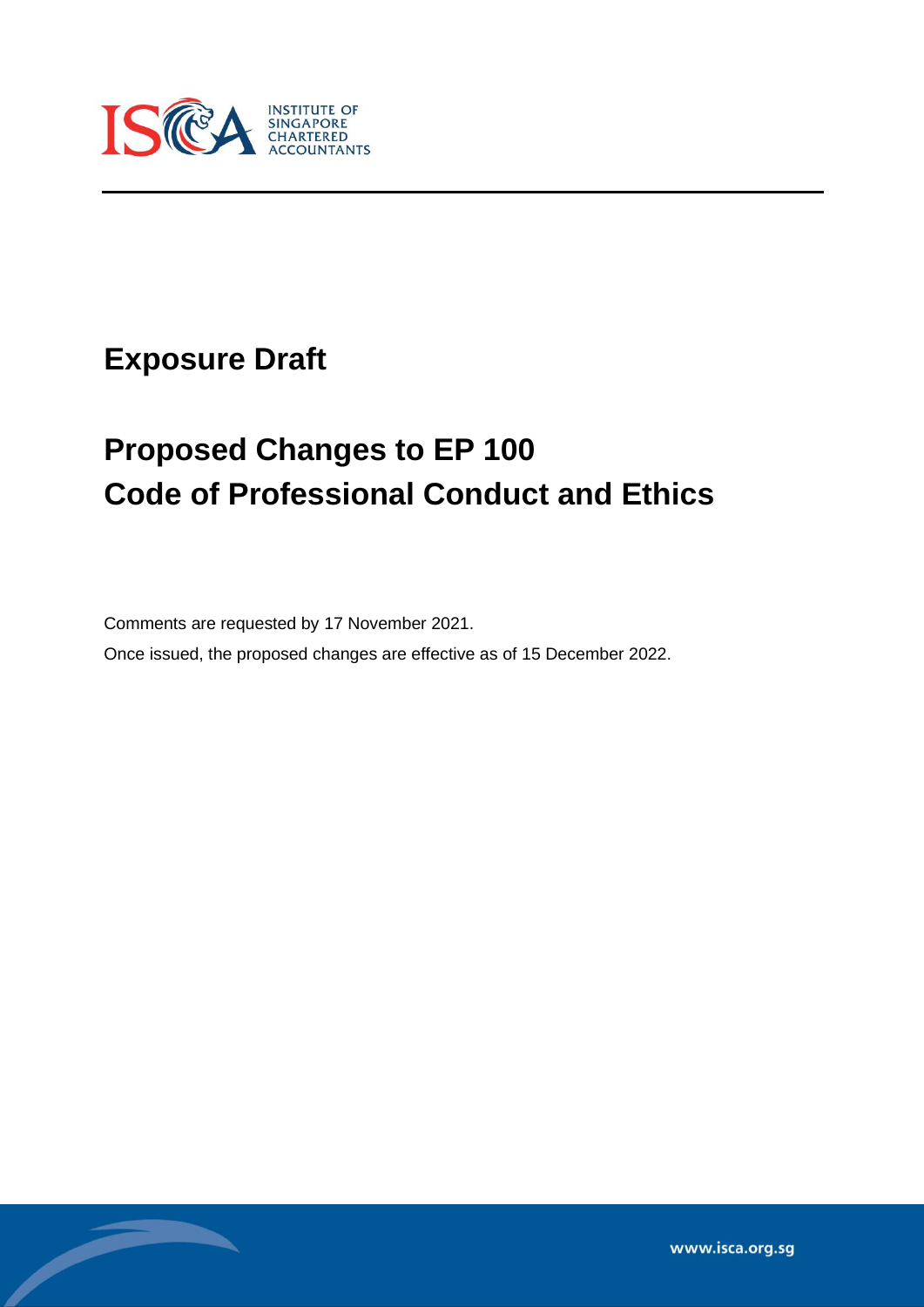# **REQUEST FOR COMMENTS**

This Exposure Draft of ISCA was approved for publication in October 2021. This Exposure Draft may be modified in light of comments received before being issued in its final form. Comments should be submitted so as to be received by 17 November 2021, preferably by e-mail. All comments will be considered a matter of public record. Email responses should be sent to [professionalstandards@isca.org.sg.](mailto:professionalstandards@isca.org.sg)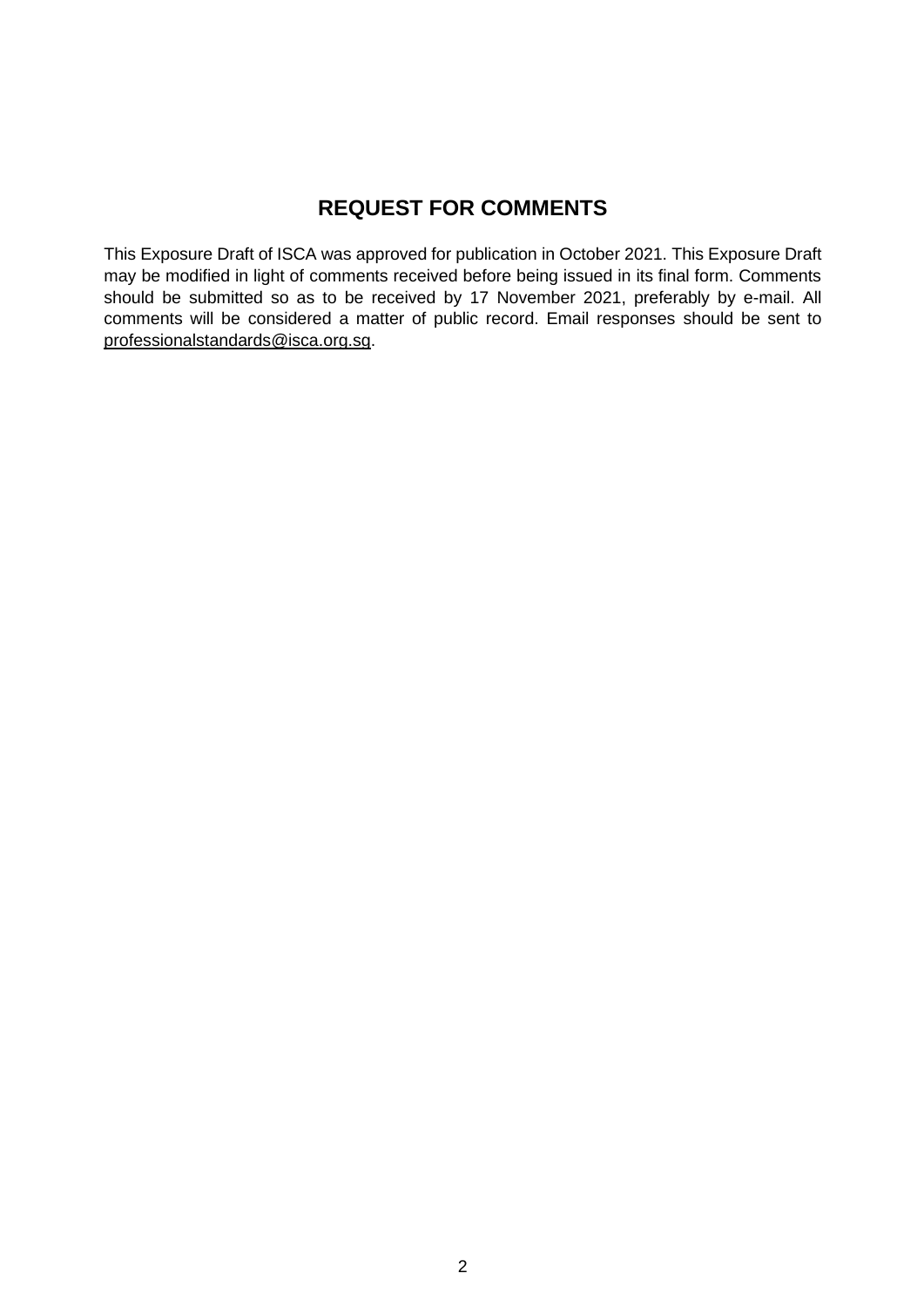# **PROPOSED CHANGES TO EP 100 CODE OF PROFESSIONAL CONDUCT AND ETHICS**

# **TABLE OF CONTENTS**

|     |                                                                                     | Page |
|-----|-------------------------------------------------------------------------------------|------|
|     |                                                                                     | 4    |
|     |                                                                                     | 6    |
|     | 300 Applying the Conceptual Framework – Professional Accountants                    | 6    |
|     | 325 Objectivity of an Engagement Quality Reviewer and Other Appropriate Reviewers 8 |      |
| 540 | Long Association of Personnel (Including Partner Rotation) with an                  | 10   |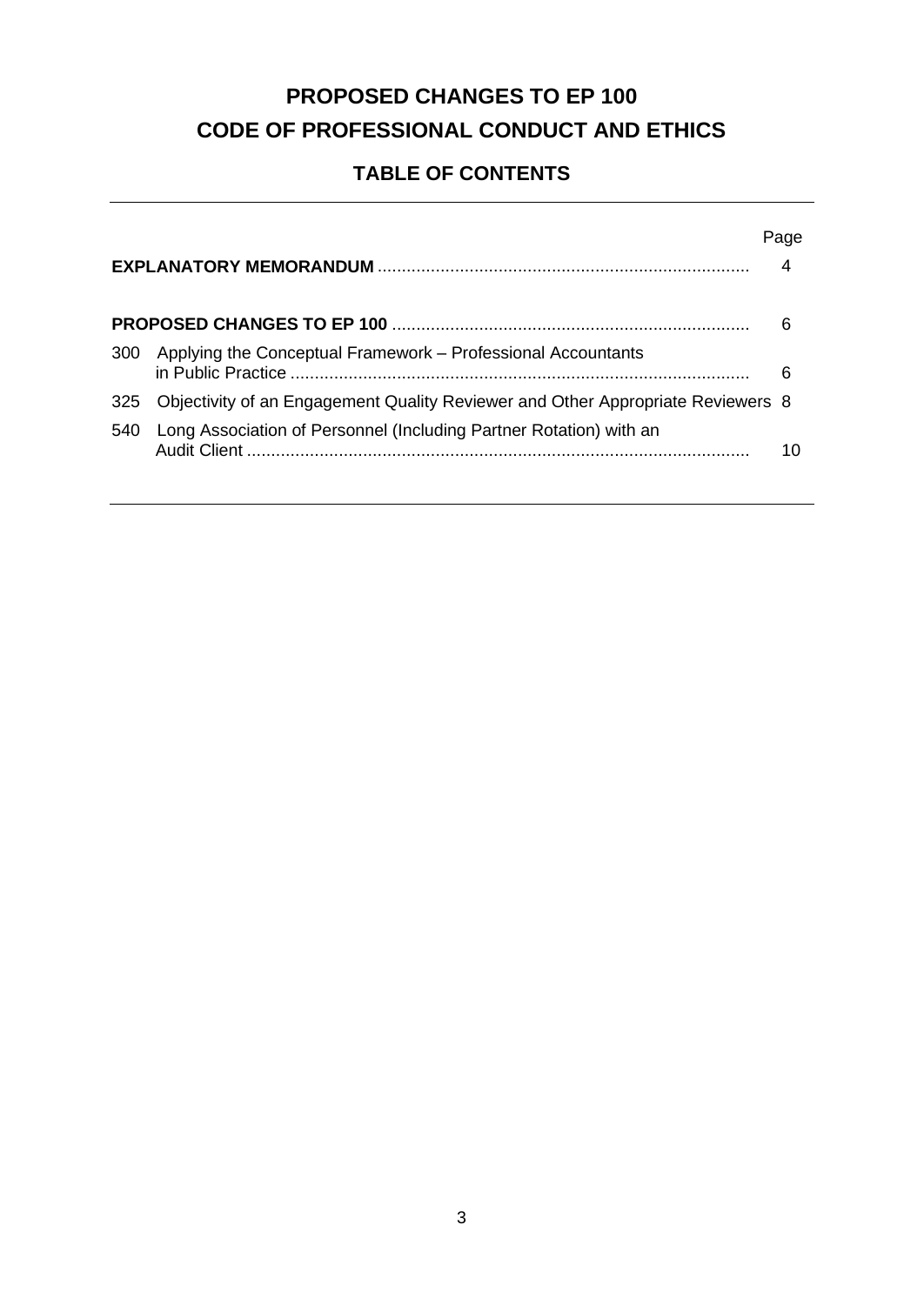# **EXPLANATORY MEMORANDUM**

#### **Introduction**

- 1. All members of the Institute of Singapore Chartered Accountants (ISCA) must adhere to the EP 100 *Code of Professional Conduct and Ethics* (the Code or EP 100). EP 100 is modelled after the *International Code of Ethics for Professional Accountants (including International Independence Standards)* issued by the International Ethics Standards Board for Accountants (IESBA) of the International Federation of Accountants (IFAC).
- 2. EP 100 also encompasses the SG provisions included in the *Code of Professional Conduct and Ethics for Public Accountants and Accounting Entities* issued by the Accounting and Corporate Regulatory Authority (ACRA). SG provisions are local adaptations to serve the public interest in Singapore and to conform to Singapore's regulatory environment and statutory requirements.
- 3. This memorandum provides background to ISCA's Exposure Draft (ED), and an explanation of the proposed changes to EP 100.

#### **Background**

- 4. EP 100, revised on 7 July 2021 and expected to be effective 31 December 2021, is based on the *Handbook of the International Code of Ethics for Professional Accountants, 2020 Edition* of the IESBA*,* published by the IFAC in February 2021.
- 5. In January 2021, IFAC published the final pronouncement, *Revisions to the Code Addressing the Objectivity of an Engagement Quality Reviewer and Other Appropriate Reviewers* (EQR final pronouncement). If adopted, the Code would contain revised section 300 and new section 325 within Part 3 of EP 100, and revised section 540 within Part 4A of EP 100.

#### **Consultation**

6. This consultation seeks feedback on the revisions to Part 3 and Part 4A of EP 100 in this ED to adopt the EQR final pronouncement. The key elements of the proposed changes to EP 100 are highlighted in the section that follows below.

#### **Key Elements of the Proposed Changes to EP 100**

7. Revisions to Part 3 and Part 4A of EP 100 provide guidance that supports International Standard on Quality Management (ISQM) 2, *Engagement Quality Reviews* (ISQM 2) in addressing the eligibility of an individual to serve in an engagement quality reviewer (EQR) role.

Key revisions to EP 100 to adopt the EQR final pronouncement are as follows:

- Elaborates on the need to identify, evaluate and address threats to compliance with the fundamental principle of objectivity that might arise in the appointment of an individual as an EQR for a given engagement;
- Explicitly refers to and supports the requirement in ISQM 2 for a firm to establish, as a condition for eligibility, a cooling-off period of two years before an engagement partner can assume the EQR role on the same engagement; and
- Emphasizes that this cooling-off requirement in ISQM 2 serves the dual objective of supporting compliance with the fundamental principle of objectivity and the high quality of engagements.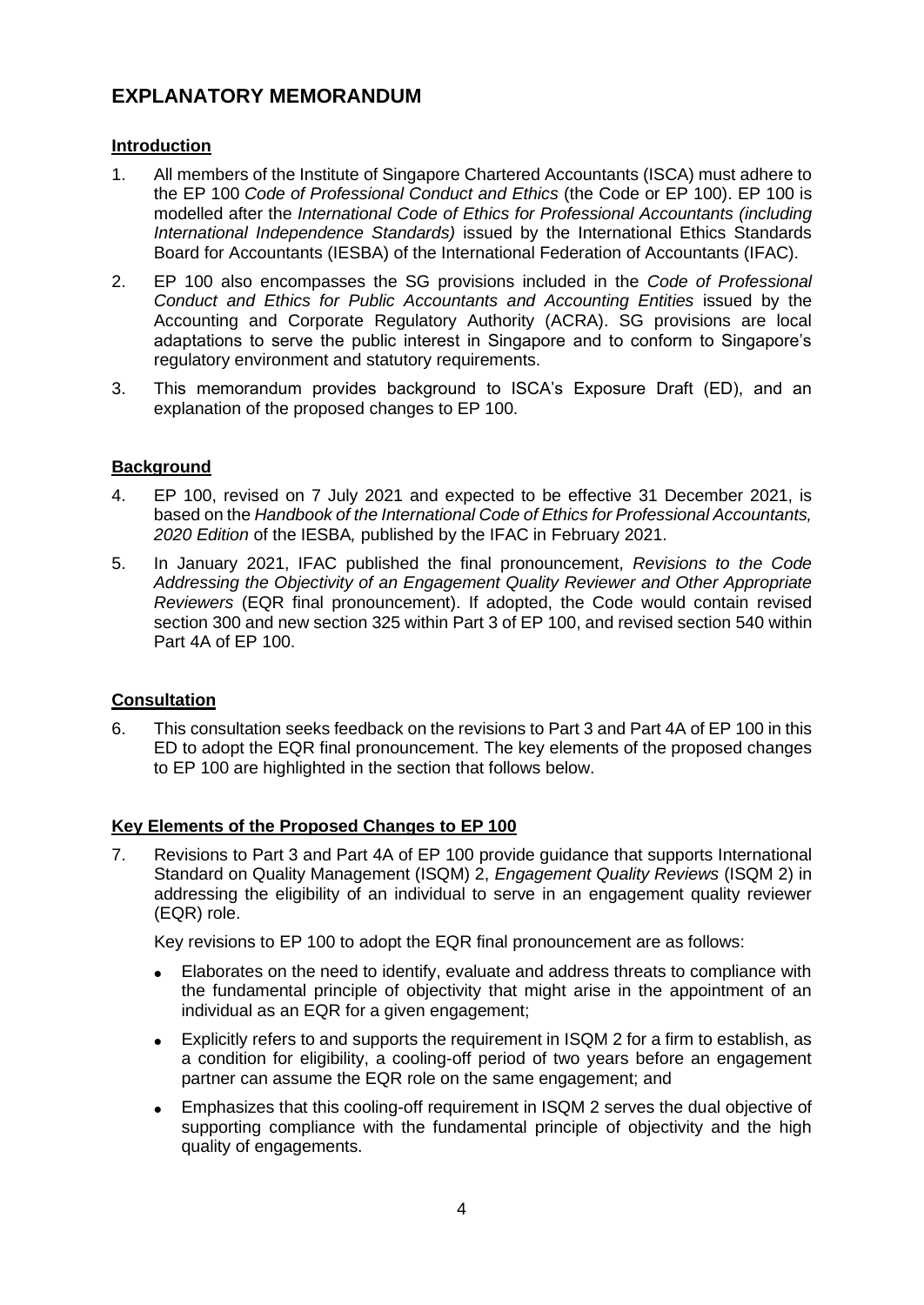#### **Effective Date**

- 8. The proposed changes to Part 3 of EP 100 in this ED will be effective for engagements beginning on or after 15 December 2022.
- 9. The proposed changes to Part 4A of EP 100 relating to independence for audit and review engagements in this ED will be effective for audits and reviews of financial statements for periods beginning on or after 15 December 2022.
- 10. Early adoption is permitted.

#### **Useful Resource**

- 11. The Staff of IESBA has issued Basis for Conclusions which relate to but does not form part of the EQR final pronouncement. This Basis for Conclusions explain how the IESBA has addressed the significant matters raised on exposure.
- 12. The Basis for Conclusions relating to the EQR final pronouncement issued in January 2021 may be downloaded from the IESBA website using this [link.](https://www.ethicsboard.org/publications/final-pronouncement-objectivity-engagement-quality-reviewer-and-other-appropriate-reviewers)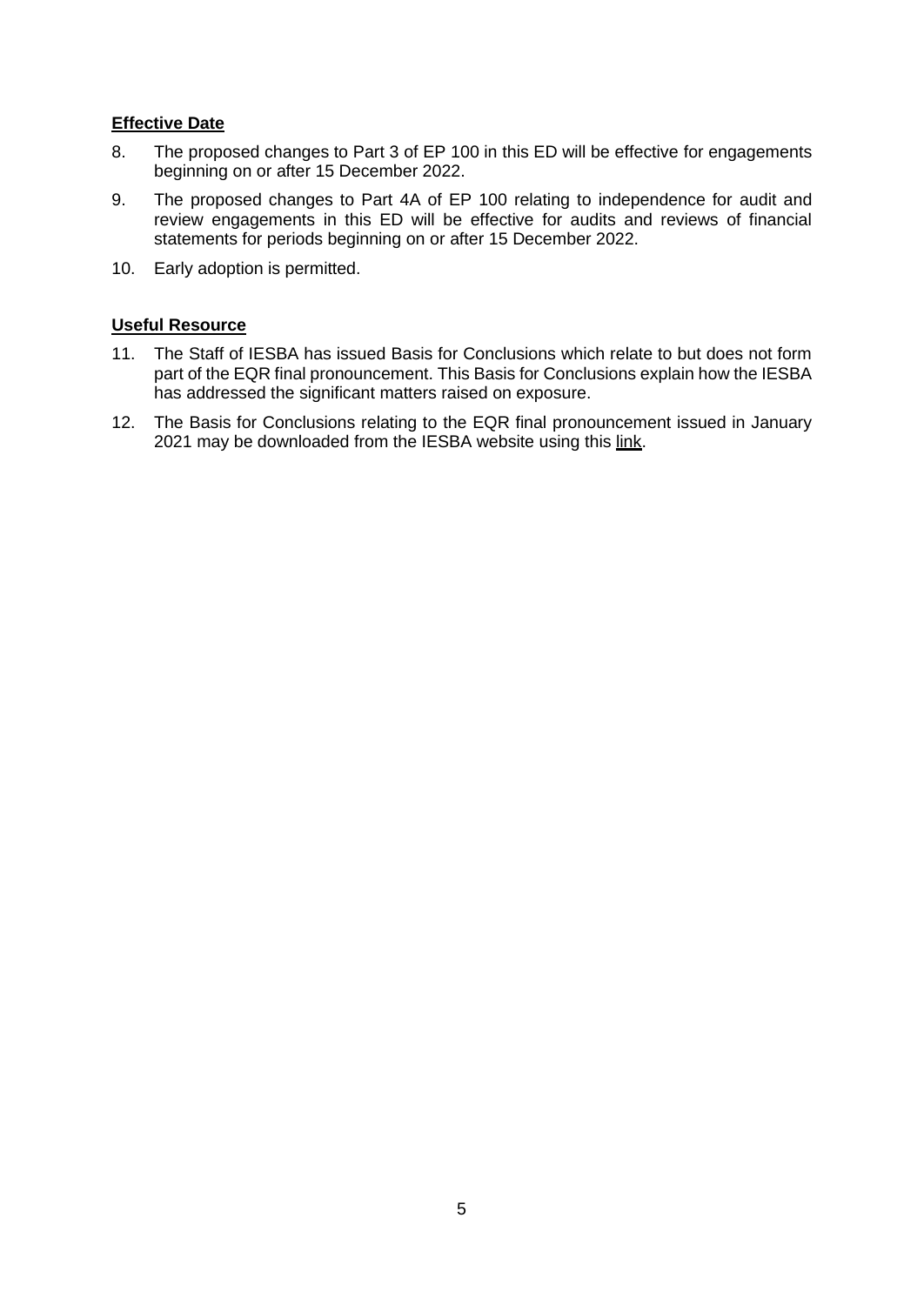# **PROPOSED CHANGES TO EP 100 MARK-UP FROM EXTANT VERSION**

### **SECTION 300**

# **APPLYING THE CONCEPTUAL FRAMEWORK – PROFESSIONAL ACCOUNTANTS IN PUBLIC PRACTICE**

…

#### **Requirements and Application Material**

#### **General**

…

#### **Identifying Threats**

- 300.6 A1 Threats to compliance with the fundamental principles might be created by a broad range of facts and circumstances. The categories of threats are described in paragraph 120.6 A3. The following are examples of facts and circumstances within each of those categories of threats that might create threats for a professional accountant when undertaking a professional service:
	- (a) Self-interest Threats
		- A professional accountant having a direct financial interest in a client.
		- A professional accountant quoting a low fee to obtain a new engagement and the fee is so low that it might be difficult to perform the professional service in accordance with applicable technical and professional standards for that price.
		- A professional accountant having a close business relationship with a client.
		- A professional accountant having access to confidential information that might be used for personal gain.
		- A professional accountant discovering a significant error when evaluating the results of a previous professional service performed by a member of the accountant's firm.
	- (b) Self-review Threats
		- A professional accountant issuing an assurance report on the effectiveness of the operation of financial systems after implementing the systems.
		- A professional accountant having prepared the original data used to generate records that are the subject matter of the assurance engagement.
	- (c) Advocacy Threats
		- A professional accountant promoting the interests of, or shares in, a client.
		- A professional accountant acting as an advocate on behalf of a client in litigation or disputes with third parties.
		- A professional accountant lobbying in favor of legislation on behalf of a client.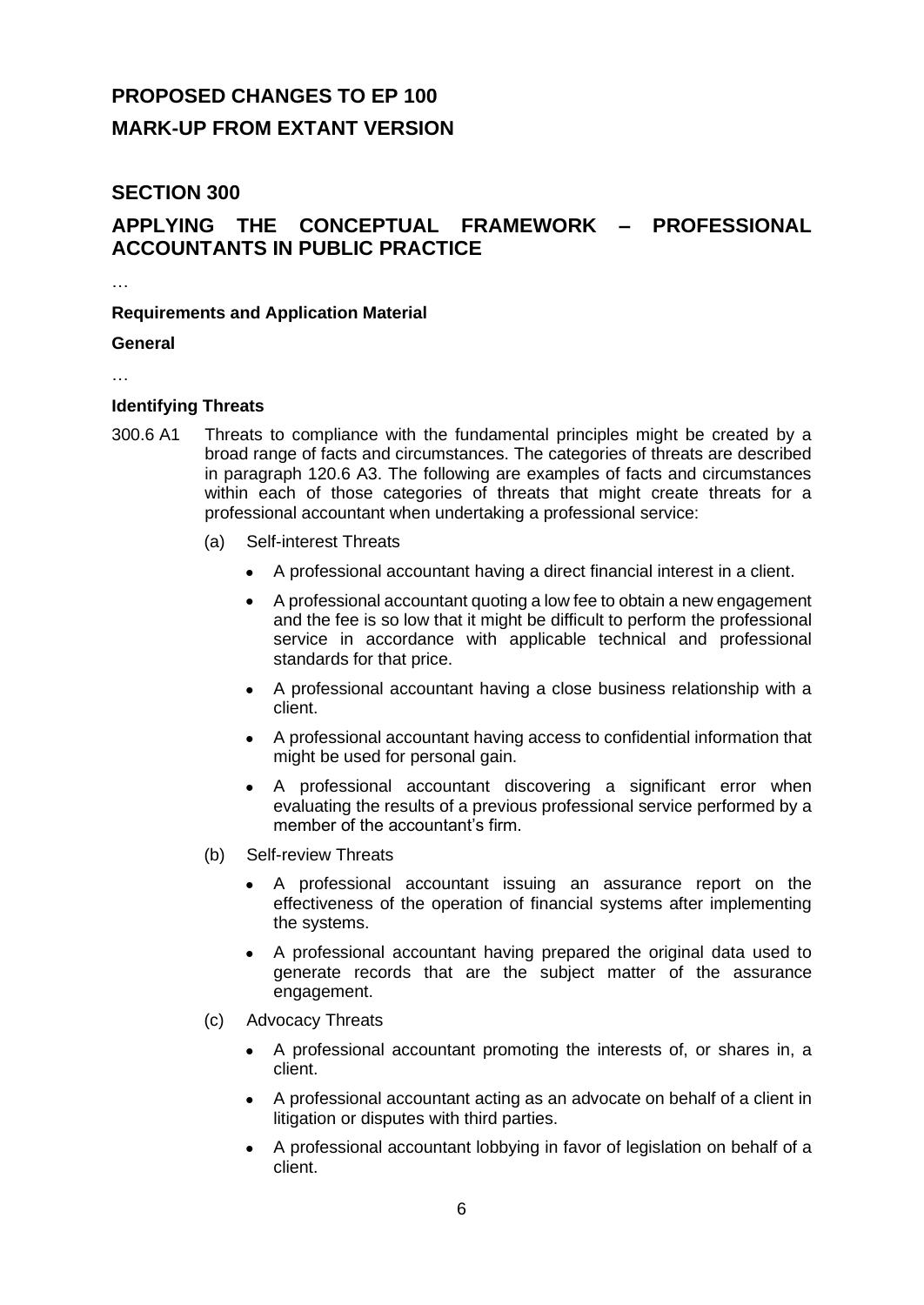- (d) Familiarity Threats
	- A professional accountant having a close or immediate family member who is a director or officer of the client.
	- A director or officer of the client, or an employee in a position to exert significant influence over the subject matter of the engagement, having recently served as the engagement partner.
	- An audit team member having a long association with the audit client.
	- An individual who is being considered to serve as an appropriate reviewer, as a safeguard to address a threat, having a close relationship with an individual who performed the work.
- (e) Intimidation Threats
	- A professional accountant being threatened with dismissal from a client engagement or the firm because of a disagreement about a professional matter.
	- A professional accountant feeling pressured to agree with the judgement of a client because the client has more expertise on the matter in question.
	- A professional accountant being informed that a planned promotion will not occur unless the accountant agrees with an inappropriate accounting treatment.
	- A professional accountant having accepted a significant gift from a client and being threatened that acceptance of this gift will be made public.

…

[Other paragraphs of extant Section 300 remain unchanged.]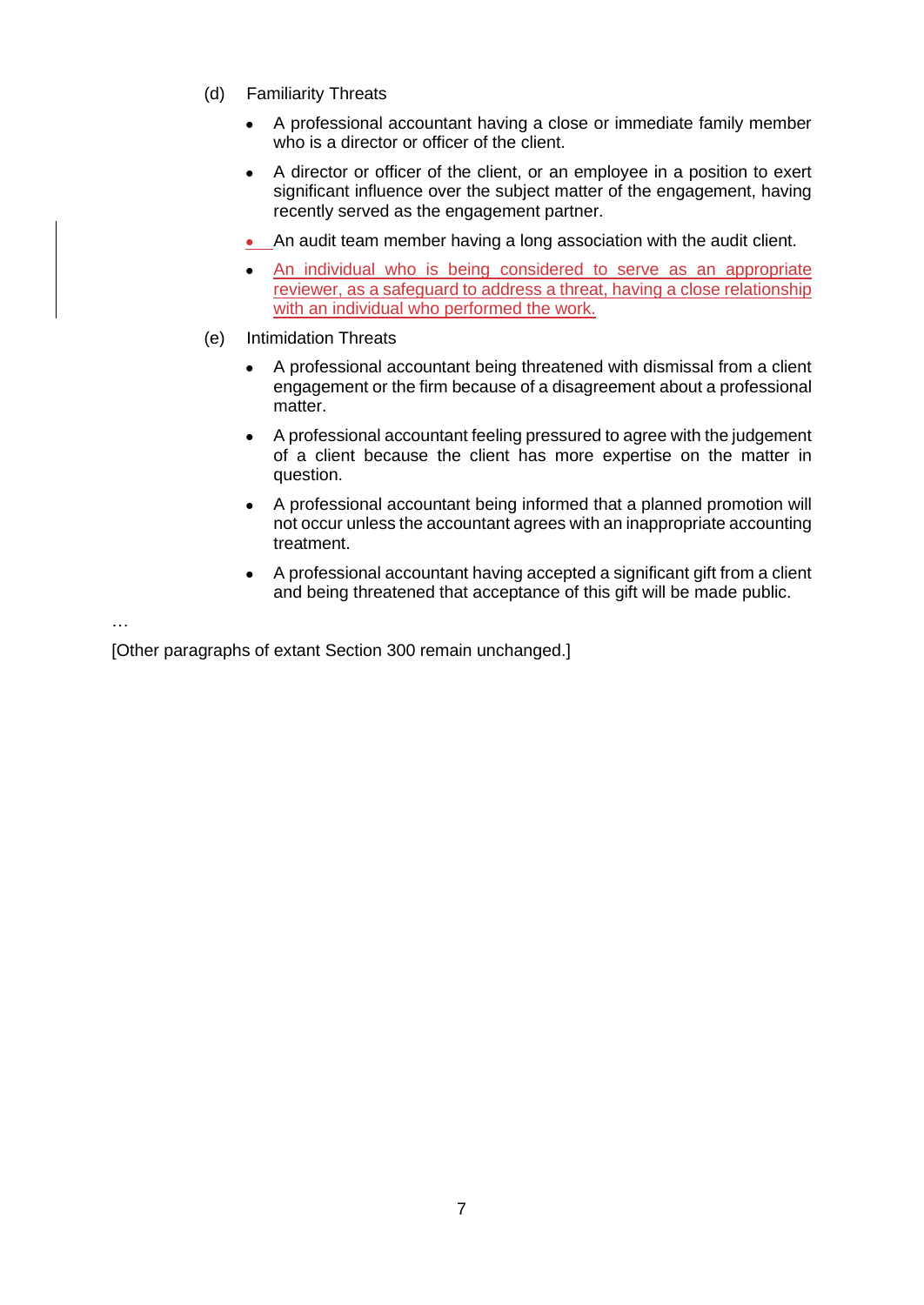# **SECTION 325**

# **OBJECTIVITY OF AN ENGAGEMENT QUALITY REVIEWER AND OTHER APPROPRIATE REVIEWERS**

### **Introduction**

- 325.1 Professional accountants are required to comply with the fundamental principles and apply the conceptual framework set out in Section 120 to identify, evaluate and address threats.
- 325.2 Appointing an engagement quality reviewer who has involvement in the work being reviewed or close relationships with those responsible for performing that work might create threats to compliance with the principle of objectivity.
- 325.3 This section sets out specific application material relevant to applying the conceptual framework in relation to the objectivity of an engagement quality reviewer.
- 325.4 An engagement quality reviewer is also an example of an appropriate reviewer as described in paragraph 300.8 A4. Therefore, the application material in this section might apply in circumstances where a professional accountant appoints an appropriate reviewer to review work performed as a safeguard to address identified threats.

#### **Application Material**

### **General**

- 325.5 A1 Quality engagements are achieved through planning and performing engagements and reporting on them in accordance with professional standards and applicable legal and regulatory requirements. ISQM 1 establishes the firm's responsibilities for its system of quality management and requires the firm to design and implement responses to address quality risks related to engagement performance. Such responses include establishing policies or procedures addressing engagement quality reviews in accordance with ISQM 2.
- 325.5 A2 An engagement quality reviewer is a partner, other individual in the firm, or an external individual, appointed by the firm to perform the engagement quality review.

#### **Identifying Threats**

- 325.6 A1 The following are examples of circumstances where threats to the objectivity of a professional accountant appointed as an engagement quality reviewer might be created:
	- (a) Self-interest threat
		- Two engagement partners each serving as an engagement quality reviewer for the other's engagement.
	- (b) Self-review threat
		- An accountant serving as an engagement quality reviewer on an audit engagement after previously serving as the engagement partner.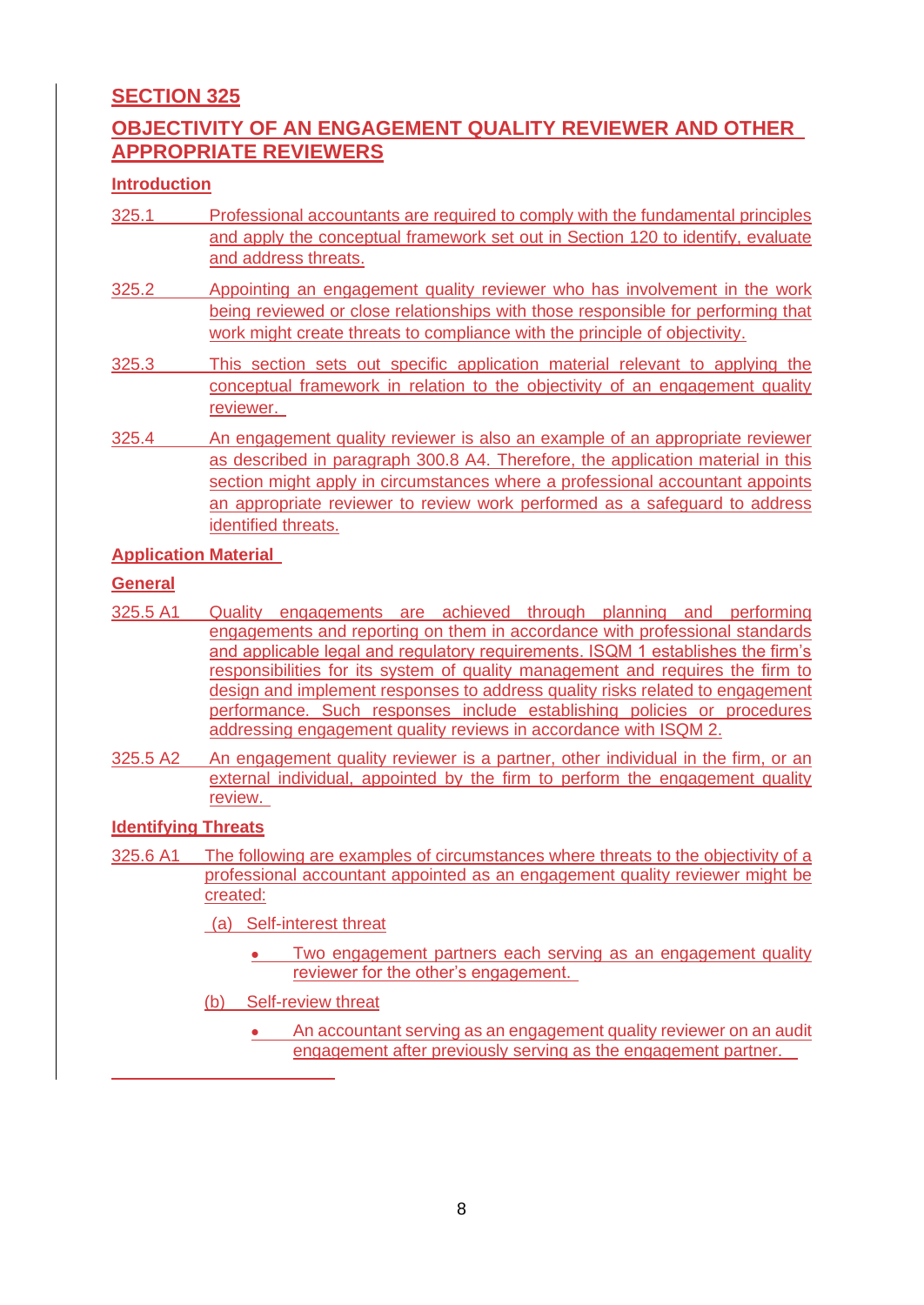- (c) Familiarity threat
	- An accountant serving as an engagement quality reviewer has a close relationship with or is an immediate family member of another individual who is involved in the engagement.
- (d) Intimidation threat
	- An accountant serving as an engagement quality reviewer for an engagement has a direct reporting line to the partner responsible for the engagement.

#### **Evaluating Threats**

- 325.7 A1 Factors that are relevant in evaluating the level of threats to the objectivity of an individual appointed as an engagement quality reviewer include:
	- The role and seniority of the individual.
	- The nature of the individual's relationship with others involved on the engagement.
	- The length of time the individual was previously involved with the engagement and the individual's role.
	- When the individual was last involved in the engagement prior to being appointed as engagement quality reviewer and any subsequent relevant changes to the circumstances of the engagement.
	- The nature and complexity of issues that required significant judgment from the individual in any previous involvement in the engagement.

#### **Addressing Threats**

- 325.8 A1 An example of an action that might eliminate an intimidation threat is reassigning reporting responsibilities within the firm.
- 325.8 A2 An example of an action that might be a safeguard to address a self-review threat is implementing a period of sufficient duration (a cooling-off period) before the individual who was on the engagement is appointed as an engagement quality reviewer.

*Cooling-off Period*

- 325.8 A3 ISQM 2 requires the firm to establish policies or procedures that specify, as a condition for eligibility, a cooling-off period of two years before the engagement partner can assume the role of engagement quality reviewer. This serves to enable compliance with the principle of objectivity and the consistent performance of quality engagements.
- 325.8 A4 The cooling-off period required by ISQM 2 is distinct from, and does not modify, the partner rotation requirements in Section 540, which are designed to address threats to independence created by long association with an audit client.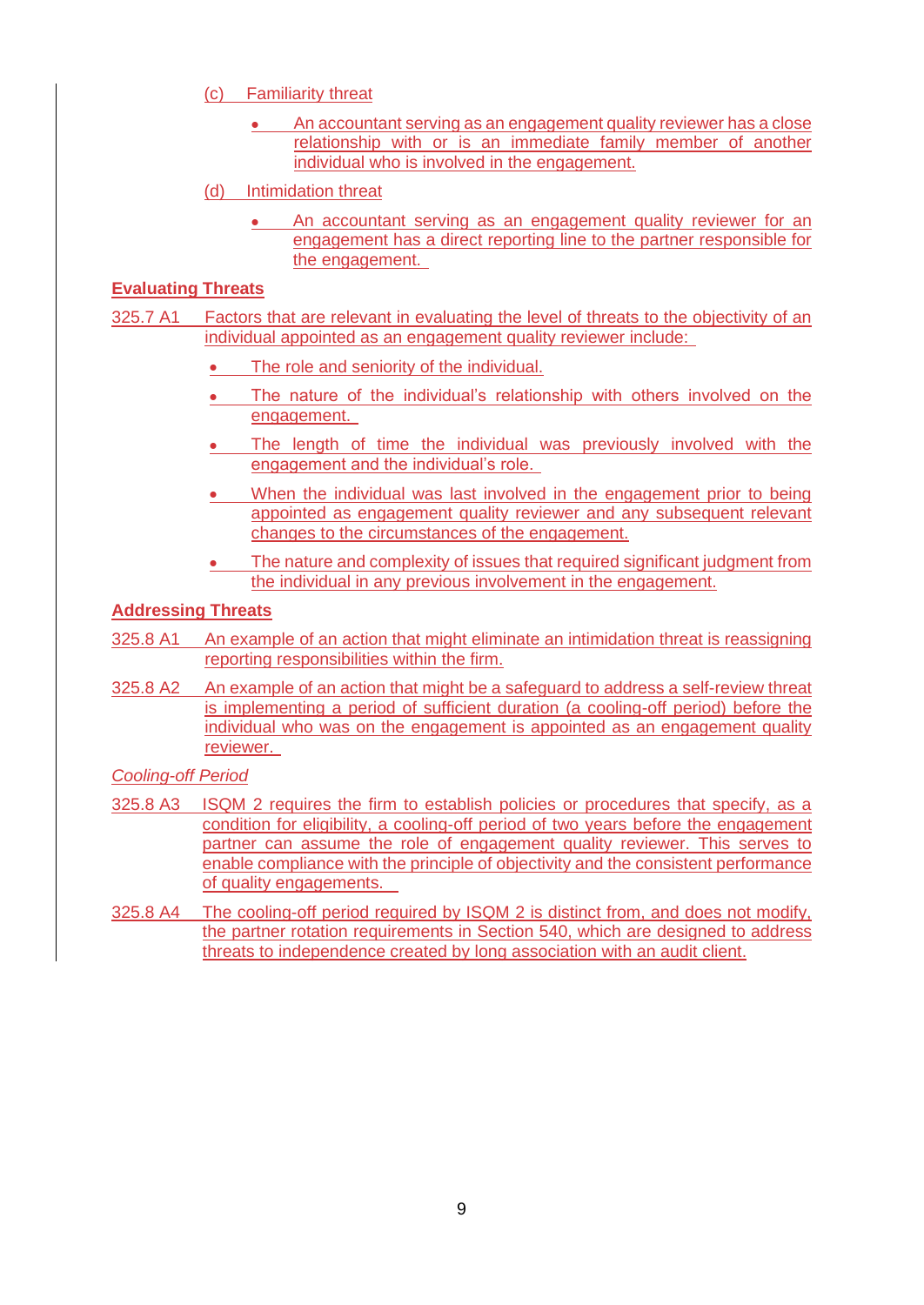## **SECTION 540**

# **LONG ASSOCIATION OF PERSONNEL (INCLUDING PARTNER ROTATION) WITH AN AUDIT CLIENT**

#### **Requirements and Application Material**

#### **All Audit Clients**

…

…

*Audit Clients that are Public Interest Entities*

- **R540.5** Subject to paragraphs R540.7 to R540.9, in respect of an audit of a public interest entity, an individual shall not act in any of the following roles, or a combination of such roles, for a period of more than seven cumulative years (the "time-on" period):
	- **(a)** The engagement partner;
	- **(b)** The individual appointed as responsible for performing the engagement quality control review; or
	- **(c)** Any other key audit partner role.

After the time-on period, the individual shall serve a "cooling-off" period in accordance with the provisions in paragraphs R540.11 to R540.19.

…

#### Cooling-off Period

- **R540.11** If the individual acted as the engagement partner for seven cumulative years, the cooling-off period shall be five consecutive years.
- **R540.12** Where the individual has been appointed as responsible for the engagement quality control review and has acted in that capacity for seven cumulative years, the cooling-off period shall be three consecutive years.
- **R540.13** If the individual has acted as a key audit partner other than in the capacities set out in paragraphs R540.11 and R540.12 for seven cumulative years, the cooling-off period shall be two consecutive years.
- 540.14 A1 The partner rotation requirements in this section are distinct from, and do not modify, the cooling-off period required by ISQM 2 as a condition for eligibility before the engagement partner can assume the role of engagement quality reviewer (see paragraph 325.8 A4).

Service in a combination of key audit partner roles

…

[Other paragraphs of extant Section 540 remain unchanged.]